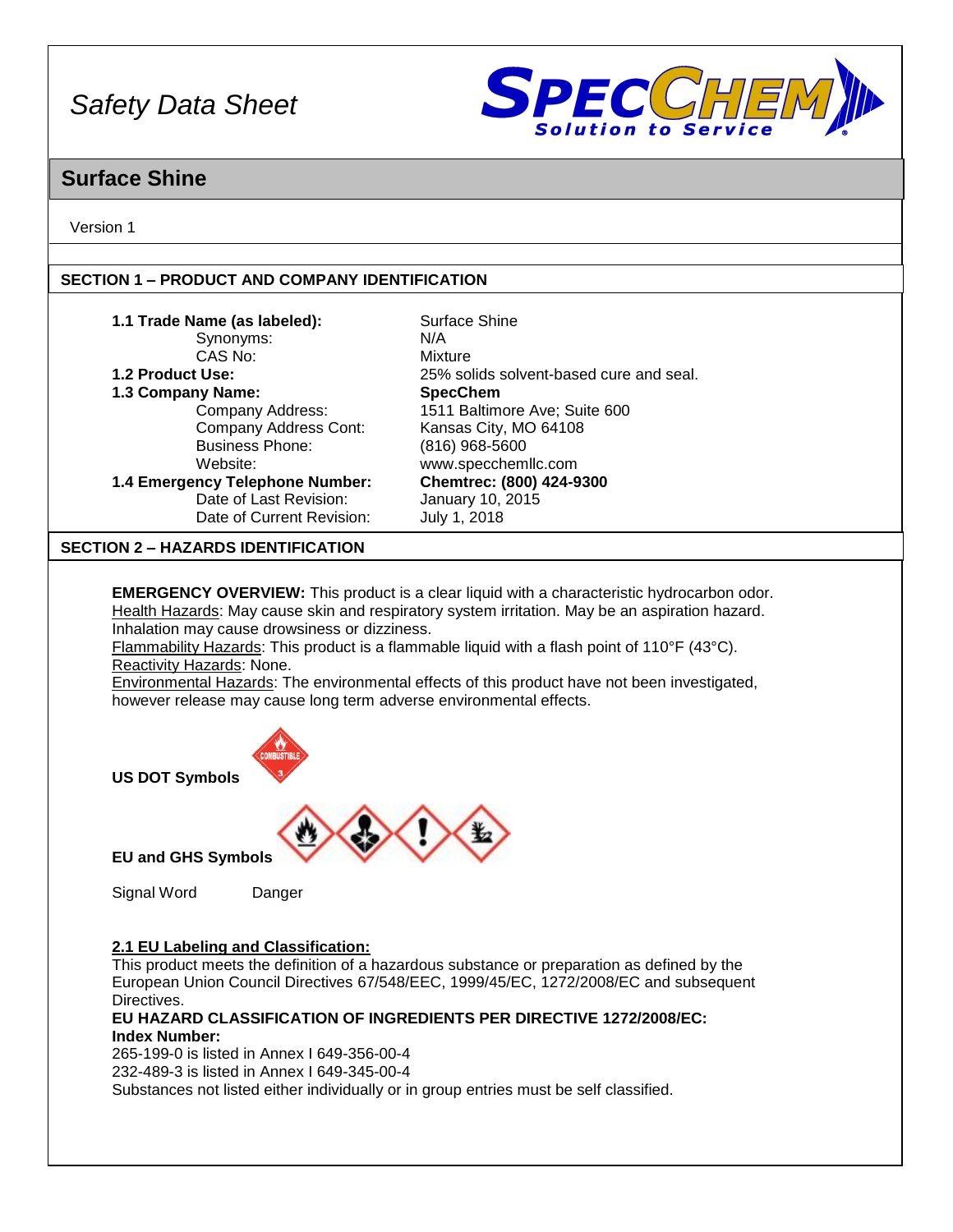

# **Surface Shine**

| Version 1                                                                |                                                          |  |  |  |
|--------------------------------------------------------------------------|----------------------------------------------------------|--|--|--|
| <b>Components Contributing to Classification:</b><br>2.2 Label Elements: | Aromatic Hydrocarbon, Stoddard Solvent                   |  |  |  |
| <b>GHS Hazard Classifications:</b>                                       | Flammable Liquid Category 3                              |  |  |  |
|                                                                          | <b>Skin Irritation Category 2</b>                        |  |  |  |
|                                                                          | Germ Cell Mutagenicity Category 1B                       |  |  |  |
|                                                                          | Carcinogenicity Category 1B                              |  |  |  |
|                                                                          | STOT - SE Category 3 (Respiratory System,                |  |  |  |
|                                                                          | Central Nervous System)                                  |  |  |  |
|                                                                          | <b>Aspiration Hazard Category 1</b>                      |  |  |  |
|                                                                          | <b>Chronic Aquatic Toxicity Category 2</b>               |  |  |  |
| <b>Hazard Statements:</b>                                                | H226 Flammable liquid and vapour                         |  |  |  |
|                                                                          | H315 Causes skin irritation                              |  |  |  |
|                                                                          | H340 May cause genetic defects                           |  |  |  |
|                                                                          | H350 May cause cancer                                    |  |  |  |
|                                                                          | H335 May cause respiratory irritation                    |  |  |  |
|                                                                          | H336 May cause drowsiness or dizziness                   |  |  |  |
|                                                                          | H304 May be fatal if swallowed and enters airways        |  |  |  |
|                                                                          | H411 Toxic to aquatic life with long lasting effects     |  |  |  |
| <b>Precautionary Statements:</b>                                         | P210 Keep away from heat/sparks/open                     |  |  |  |
|                                                                          | flames/hot surfaces. No smoking.                         |  |  |  |
|                                                                          | P233 Keep container tightly closed.                      |  |  |  |
|                                                                          | P240 Ground/Bond container and receiving                 |  |  |  |
|                                                                          | equipment.                                               |  |  |  |
|                                                                          | P241 Use explosion-proof electrical/ventilating/lighting |  |  |  |
|                                                                          | equipment.                                               |  |  |  |
|                                                                          | P242 Use only non-sparking tools.                        |  |  |  |
|                                                                          | P243 Take precautionary measures against static          |  |  |  |
|                                                                          | discharge.                                               |  |  |  |
|                                                                          | P280 Wear protective gloves/eye protection/face          |  |  |  |
|                                                                          | protection.                                              |  |  |  |
|                                                                          | P264 Wash thoroughly after handling.                     |  |  |  |
|                                                                          | P201 Obtain special instructions before use.             |  |  |  |
|                                                                          | P202 Do not handle until all safety precautions have     |  |  |  |
|                                                                          | been read and understood.                                |  |  |  |
|                                                                          | P261 Avoid breathing dust/fume/gas/mist/                 |  |  |  |
|                                                                          | vapours/spray.                                           |  |  |  |
|                                                                          | P271 Use only outdoors or in a well-ventilated area.     |  |  |  |
|                                                                          | P273 Avoid release to the environment.                   |  |  |  |
| <b>Response Statements:</b>                                              | P303+P361+P353 IF ON SKIN (or hair): Take off            |  |  |  |
|                                                                          | immediately all contaminated clothing. Rinse skin with   |  |  |  |
|                                                                          | water/shower.                                            |  |  |  |
|                                                                          | P370+P378 In case of fire: Use dry sand, dry chemical    |  |  |  |
|                                                                          | or alcohol-resistant foam for extinction.                |  |  |  |
|                                                                          | P302+P352 IF ON SKIN: Wash with plenty of water.         |  |  |  |
|                                                                          | P321 Specific treatment (see supplemental first aid      |  |  |  |
|                                                                          | instructions on this label).                             |  |  |  |
|                                                                          | P332+P313 If skin irritation occurs: Get medical         |  |  |  |
|                                                                          | advice/attention                                         |  |  |  |
|                                                                          | P364 Wash clothing before reuse.                         |  |  |  |
|                                                                          |                                                          |  |  |  |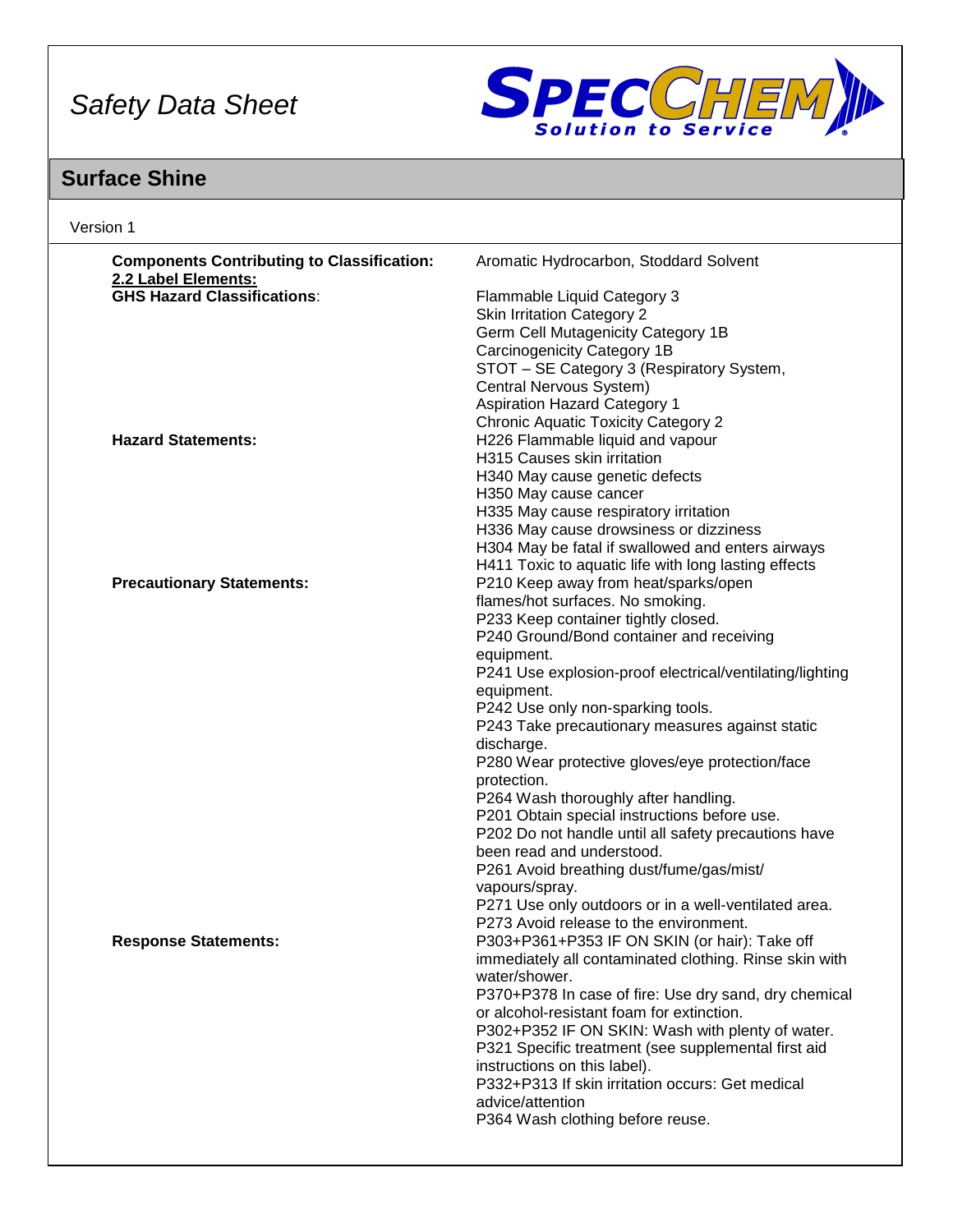

## **Surface Shine**

| Version 1                                                                                                                                                                                                                                                                                                                                                                                                                                                                                                                                                                                                                                                                                                                                                                               |          |                |                                                                                                                                  |                                                                                                                                                                                                                     |  |
|-----------------------------------------------------------------------------------------------------------------------------------------------------------------------------------------------------------------------------------------------------------------------------------------------------------------------------------------------------------------------------------------------------------------------------------------------------------------------------------------------------------------------------------------------------------------------------------------------------------------------------------------------------------------------------------------------------------------------------------------------------------------------------------------|----------|----------------|----------------------------------------------------------------------------------------------------------------------------------|---------------------------------------------------------------------------------------------------------------------------------------------------------------------------------------------------------------------|--|
|                                                                                                                                                                                                                                                                                                                                                                                                                                                                                                                                                                                                                                                                                                                                                                                         |          |                | advice/attention.<br>keep comfortable for breathing.<br>Center/doctor.<br>P331 Do NOT induce vomiting.<br>P391 Collect spillage. | P308+P313 IF exposed or concerned: Get medical<br>P304+P340 IF INHALED: Remove person to fresh air and<br>P312 Call a POISON Center/doctor if you feel unwell.<br>P301+P310 IF SWALLOWED: Immediately call a POISON |  |
| <b>Storage Statements:</b>                                                                                                                                                                                                                                                                                                                                                                                                                                                                                                                                                                                                                                                                                                                                                              |          |                | P405 Store locked up.                                                                                                            | P403+P235 Store in a well-ventilated place. Keep cool.<br>P233 Keep container tightly closed.                                                                                                                       |  |
| <b>Disposal Statements:</b>                                                                                                                                                                                                                                                                                                                                                                                                                                                                                                                                                                                                                                                                                                                                                             |          |                |                                                                                                                                  | P501 Dispose of contents/container in accordance with<br>local/regional/national/international regulations.                                                                                                         |  |
| 2.3 Health Hazards or Risks From Exposure:<br><b>Symptoms of Overexposure by Route of Exposure:</b><br>The most significant routes of overexposure for this product are by contact with skin or eyes. The<br>symptoms of overexposure are described in the following paragraphs.<br>Acute:<br>Inhalation: May cause respiratory tract irritation. May cause headaches, drowsiness, or dizziness.<br>Skin Contact: May cause moderate irritation to skin. Repeated exposure may cause skin dryness or<br>cracking.<br>Eye Contact: Direct contact to the eyes may be irritating.<br>Ingestion: May cause lung damage if aspirated.<br>Chronic: Repeated exposure may cause skin dryness or cracking.<br><b>Target Organs:</b><br>Acute: Skin, Respiratory System, Lungs<br>Chronic: Skin |          |                |                                                                                                                                  |                                                                                                                                                                                                                     |  |
| <b>SECTION 3 - COMPOSITION / INFORMATION ON INGREDIENTS</b>                                                                                                                                                                                                                                                                                                                                                                                                                                                                                                                                                                                                                                                                                                                             |          |                |                                                                                                                                  |                                                                                                                                                                                                                     |  |
| <b>Hazardous Ingredients</b>                                                                                                                                                                                                                                                                                                                                                                                                                                                                                                                                                                                                                                                                                                                                                            | WT%      | <b>CAS No.</b> | <b>EINECS No.</b>                                                                                                                | <b>Hazard Classification</b>                                                                                                                                                                                        |  |
| Aromatic Hydrocarbon                                                                                                                                                                                                                                                                                                                                                                                                                                                                                                                                                                                                                                                                                                                                                                    | $< 80\%$ | 64742-95-6     | 265-199-0                                                                                                                        | Flam. Liq. 3; Skin Irrit. 2; Carc. 1B, Muta. 1B; STOT<br>SE 3; ASP. Tox. 1, Aquatic Chronic 2                                                                                                                       |  |
| <b>Stoddard Solvent</b>                                                                                                                                                                                                                                                                                                                                                                                                                                                                                                                                                                                                                                                                                                                                                                 | < 35%    | 8052-41-3      | 232-489-3                                                                                                                        | Carc. 1B, Muta. 1B, STOT RE 1, ASP. Tox. 1                                                                                                                                                                          |  |
| Balance of other ingredients are non-hazardous or less than 1% in concentration (or 0.1% for carcinogens, reproductive toxins, or<br>respiratory sensitizers).                                                                                                                                                                                                                                                                                                                                                                                                                                                                                                                                                                                                                          |          |                |                                                                                                                                  |                                                                                                                                                                                                                     |  |

**Note:** All WHMIS required information is included in appropriate sections based on the ANSI Z400.1-2010 format. This product has been classified in accordance with the hazard criteria of the CPR and the MSDS contains all the information required by the CPR, EU Directives and the Japanese Industrial Standard JIS Z 7250:2000

## **SECTION 4 – FIRST AID MEASURES**

**4.1 Description of First Aid Measures:**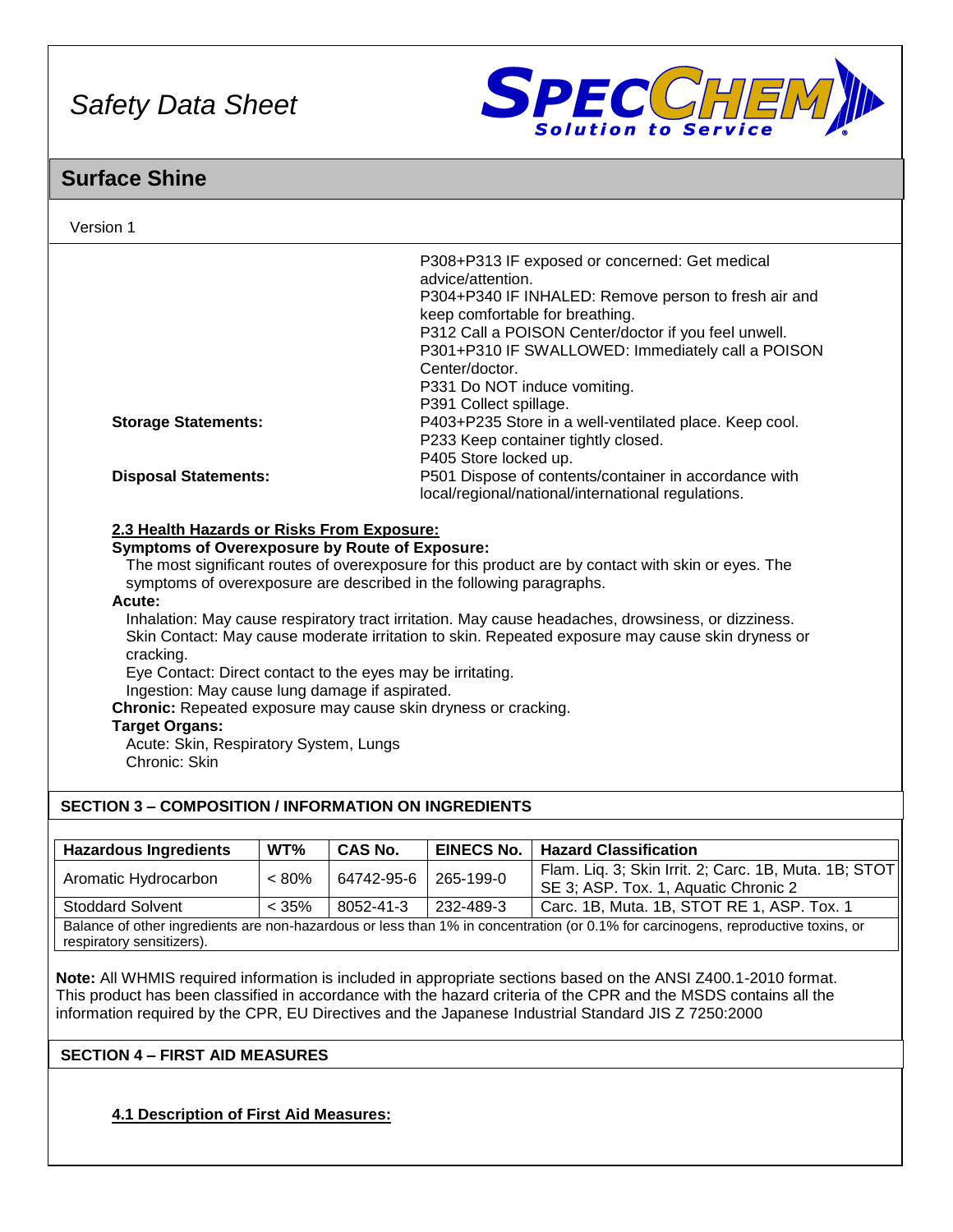

# **Surface Shine**

| <b>Eye Contact:</b><br>If product enters the eyes, flush with plenty of water or eye wash<br>solution for several minutes. Remove contacts if present and easy to do.<br>Seek medical attention if irritation persists.<br>Wash skin thoroughly with soap and water after handling. Seek medical<br><b>Skin Contact:</b><br>attention if irritation develops and persists.<br>If breathing becomes difficult, remove victim to fresh air. If necessary,<br>Inhalation:<br>use artificial respiration to support vital functions. Seek medical<br>attention.<br>Ingestion:<br>If product is swallowed, call physician or poison center immediately. If<br>professional advice is not available, do not induce vomiting. Never<br>induce vomiting or give dilutents (milk or water) to someone who is<br>unconscious, having convulsions, or who cannot swallow. Seek medical<br>advice. Take a copy of the label and/or SDS with the victim to the health<br>professional.<br><b>Medical Conditions</b><br><b>Generally Aggravated</b><br><b>By Exposure:</b><br>Pre-existing skin, respiratory system or eye problems may be<br>aggravated by prolonged contact.<br>4.2 Symptoms and Effects Both Acute and Delayed: Exposure to skin, eyes, and respiratory<br>system may cause irritation. May cause headaches, drowsiness, or<br>dizziness. Aspiration hazard.<br>4.3 Recommendations to Physicians: Treat symptoms and eliminate overexposure.<br><b>SECTION 5 - FIRE FIGHTING MEASURES</b><br>5.1 Fire Extinguishing Materials:<br>Use the following fire extinguishing materials:<br>Water Spray: No<br>Foam: Yes<br>Halon: Yes<br><b>Carbon Dioxide: Yes</b><br>Dry Chemical: Yes<br>Other: Any "C" Class<br>5.2 Unusual Fire and Explosion Hazards:<br>Irritating and toxic fumes may be produced at high temperatures. Use of water may result if<br>the formation of a toxic aqueous solution. Do not allow run-off from fire fighting to enter<br>drains or water courses.<br><b>Explosive Sensitivity to Mechanical Impact:</b><br>No.<br><b>Explosive Sensitivity to Static Discharge:</b><br>No.<br>5.3 Special Fire-Fighting Procedures: |                       |  |  |  |
|---------------------------------------------------------------------------------------------------------------------------------------------------------------------------------------------------------------------------------------------------------------------------------------------------------------------------------------------------------------------------------------------------------------------------------------------------------------------------------------------------------------------------------------------------------------------------------------------------------------------------------------------------------------------------------------------------------------------------------------------------------------------------------------------------------------------------------------------------------------------------------------------------------------------------------------------------------------------------------------------------------------------------------------------------------------------------------------------------------------------------------------------------------------------------------------------------------------------------------------------------------------------------------------------------------------------------------------------------------------------------------------------------------------------------------------------------------------------------------------------------------------------------------------------------------------------------------------------------------------------------------------------------------------------------------------------------------------------------------------------------------------------------------------------------------------------------------------------------------------------------------------------------------------------------------------------------------------------------------------------------------------------------------------------------------------------------------------------------------------------------------------------------------|-----------------------|--|--|--|
|                                                                                                                                                                                                                                                                                                                                                                                                                                                                                                                                                                                                                                                                                                                                                                                                                                                                                                                                                                                                                                                                                                                                                                                                                                                                                                                                                                                                                                                                                                                                                                                                                                                                                                                                                                                                                                                                                                                                                                                                                                                                                                                                                         |                       |  |  |  |
|                                                                                                                                                                                                                                                                                                                                                                                                                                                                                                                                                                                                                                                                                                                                                                                                                                                                                                                                                                                                                                                                                                                                                                                                                                                                                                                                                                                                                                                                                                                                                                                                                                                                                                                                                                                                                                                                                                                                                                                                                                                                                                                                                         |                       |  |  |  |
|                                                                                                                                                                                                                                                                                                                                                                                                                                                                                                                                                                                                                                                                                                                                                                                                                                                                                                                                                                                                                                                                                                                                                                                                                                                                                                                                                                                                                                                                                                                                                                                                                                                                                                                                                                                                                                                                                                                                                                                                                                                                                                                                                         |                       |  |  |  |
|                                                                                                                                                                                                                                                                                                                                                                                                                                                                                                                                                                                                                                                                                                                                                                                                                                                                                                                                                                                                                                                                                                                                                                                                                                                                                                                                                                                                                                                                                                                                                                                                                                                                                                                                                                                                                                                                                                                                                                                                                                                                                                                                                         |                       |  |  |  |
|                                                                                                                                                                                                                                                                                                                                                                                                                                                                                                                                                                                                                                                                                                                                                                                                                                                                                                                                                                                                                                                                                                                                                                                                                                                                                                                                                                                                                                                                                                                                                                                                                                                                                                                                                                                                                                                                                                                                                                                                                                                                                                                                                         |                       |  |  |  |
|                                                                                                                                                                                                                                                                                                                                                                                                                                                                                                                                                                                                                                                                                                                                                                                                                                                                                                                                                                                                                                                                                                                                                                                                                                                                                                                                                                                                                                                                                                                                                                                                                                                                                                                                                                                                                                                                                                                                                                                                                                                                                                                                                         |                       |  |  |  |
|                                                                                                                                                                                                                                                                                                                                                                                                                                                                                                                                                                                                                                                                                                                                                                                                                                                                                                                                                                                                                                                                                                                                                                                                                                                                                                                                                                                                                                                                                                                                                                                                                                                                                                                                                                                                                                                                                                                                                                                                                                                                                                                                                         |                       |  |  |  |
|                                                                                                                                                                                                                                                                                                                                                                                                                                                                                                                                                                                                                                                                                                                                                                                                                                                                                                                                                                                                                                                                                                                                                                                                                                                                                                                                                                                                                                                                                                                                                                                                                                                                                                                                                                                                                                                                                                                                                                                                                                                                                                                                                         |                       |  |  |  |
|                                                                                                                                                                                                                                                                                                                                                                                                                                                                                                                                                                                                                                                                                                                                                                                                                                                                                                                                                                                                                                                                                                                                                                                                                                                                                                                                                                                                                                                                                                                                                                                                                                                                                                                                                                                                                                                                                                                                                                                                                                                                                                                                                         |                       |  |  |  |
|                                                                                                                                                                                                                                                                                                                                                                                                                                                                                                                                                                                                                                                                                                                                                                                                                                                                                                                                                                                                                                                                                                                                                                                                                                                                                                                                                                                                                                                                                                                                                                                                                                                                                                                                                                                                                                                                                                                                                                                                                                                                                                                                                         |                       |  |  |  |
|                                                                                                                                                                                                                                                                                                                                                                                                                                                                                                                                                                                                                                                                                                                                                                                                                                                                                                                                                                                                                                                                                                                                                                                                                                                                                                                                                                                                                                                                                                                                                                                                                                                                                                                                                                                                                                                                                                                                                                                                                                                                                                                                                         |                       |  |  |  |
|                                                                                                                                                                                                                                                                                                                                                                                                                                                                                                                                                                                                                                                                                                                                                                                                                                                                                                                                                                                                                                                                                                                                                                                                                                                                                                                                                                                                                                                                                                                                                                                                                                                                                                                                                                                                                                                                                                                                                                                                                                                                                                                                                         |                       |  |  |  |
|                                                                                                                                                                                                                                                                                                                                                                                                                                                                                                                                                                                                                                                                                                                                                                                                                                                                                                                                                                                                                                                                                                                                                                                                                                                                                                                                                                                                                                                                                                                                                                                                                                                                                                                                                                                                                                                                                                                                                                                                                                                                                                                                                         |                       |  |  |  |
|                                                                                                                                                                                                                                                                                                                                                                                                                                                                                                                                                                                                                                                                                                                                                                                                                                                                                                                                                                                                                                                                                                                                                                                                                                                                                                                                                                                                                                                                                                                                                                                                                                                                                                                                                                                                                                                                                                                                                                                                                                                                                                                                                         |                       |  |  |  |
|                                                                                                                                                                                                                                                                                                                                                                                                                                                                                                                                                                                                                                                                                                                                                                                                                                                                                                                                                                                                                                                                                                                                                                                                                                                                                                                                                                                                                                                                                                                                                                                                                                                                                                                                                                                                                                                                                                                                                                                                                                                                                                                                                         |                       |  |  |  |
|                                                                                                                                                                                                                                                                                                                                                                                                                                                                                                                                                                                                                                                                                                                                                                                                                                                                                                                                                                                                                                                                                                                                                                                                                                                                                                                                                                                                                                                                                                                                                                                                                                                                                                                                                                                                                                                                                                                                                                                                                                                                                                                                                         |                       |  |  |  |
|                                                                                                                                                                                                                                                                                                                                                                                                                                                                                                                                                                                                                                                                                                                                                                                                                                                                                                                                                                                                                                                                                                                                                                                                                                                                                                                                                                                                                                                                                                                                                                                                                                                                                                                                                                                                                                                                                                                                                                                                                                                                                                                                                         |                       |  |  |  |
|                                                                                                                                                                                                                                                                                                                                                                                                                                                                                                                                                                                                                                                                                                                                                                                                                                                                                                                                                                                                                                                                                                                                                                                                                                                                                                                                                                                                                                                                                                                                                                                                                                                                                                                                                                                                                                                                                                                                                                                                                                                                                                                                                         |                       |  |  |  |
|                                                                                                                                                                                                                                                                                                                                                                                                                                                                                                                                                                                                                                                                                                                                                                                                                                                                                                                                                                                                                                                                                                                                                                                                                                                                                                                                                                                                                                                                                                                                                                                                                                                                                                                                                                                                                                                                                                                                                                                                                                                                                                                                                         |                       |  |  |  |
|                                                                                                                                                                                                                                                                                                                                                                                                                                                                                                                                                                                                                                                                                                                                                                                                                                                                                                                                                                                                                                                                                                                                                                                                                                                                                                                                                                                                                                                                                                                                                                                                                                                                                                                                                                                                                                                                                                                                                                                                                                                                                                                                                         |                       |  |  |  |
|                                                                                                                                                                                                                                                                                                                                                                                                                                                                                                                                                                                                                                                                                                                                                                                                                                                                                                                                                                                                                                                                                                                                                                                                                                                                                                                                                                                                                                                                                                                                                                                                                                                                                                                                                                                                                                                                                                                                                                                                                                                                                                                                                         |                       |  |  |  |
|                                                                                                                                                                                                                                                                                                                                                                                                                                                                                                                                                                                                                                                                                                                                                                                                                                                                                                                                                                                                                                                                                                                                                                                                                                                                                                                                                                                                                                                                                                                                                                                                                                                                                                                                                                                                                                                                                                                                                                                                                                                                                                                                                         |                       |  |  |  |
|                                                                                                                                                                                                                                                                                                                                                                                                                                                                                                                                                                                                                                                                                                                                                                                                                                                                                                                                                                                                                                                                                                                                                                                                                                                                                                                                                                                                                                                                                                                                                                                                                                                                                                                                                                                                                                                                                                                                                                                                                                                                                                                                                         |                       |  |  |  |
|                                                                                                                                                                                                                                                                                                                                                                                                                                                                                                                                                                                                                                                                                                                                                                                                                                                                                                                                                                                                                                                                                                                                                                                                                                                                                                                                                                                                                                                                                                                                                                                                                                                                                                                                                                                                                                                                                                                                                                                                                                                                                                                                                         |                       |  |  |  |
|                                                                                                                                                                                                                                                                                                                                                                                                                                                                                                                                                                                                                                                                                                                                                                                                                                                                                                                                                                                                                                                                                                                                                                                                                                                                                                                                                                                                                                                                                                                                                                                                                                                                                                                                                                                                                                                                                                                                                                                                                                                                                                                                                         |                       |  |  |  |
|                                                                                                                                                                                                                                                                                                                                                                                                                                                                                                                                                                                                                                                                                                                                                                                                                                                                                                                                                                                                                                                                                                                                                                                                                                                                                                                                                                                                                                                                                                                                                                                                                                                                                                                                                                                                                                                                                                                                                                                                                                                                                                                                                         |                       |  |  |  |
|                                                                                                                                                                                                                                                                                                                                                                                                                                                                                                                                                                                                                                                                                                                                                                                                                                                                                                                                                                                                                                                                                                                                                                                                                                                                                                                                                                                                                                                                                                                                                                                                                                                                                                                                                                                                                                                                                                                                                                                                                                                                                                                                                         |                       |  |  |  |
|                                                                                                                                                                                                                                                                                                                                                                                                                                                                                                                                                                                                                                                                                                                                                                                                                                                                                                                                                                                                                                                                                                                                                                                                                                                                                                                                                                                                                                                                                                                                                                                                                                                                                                                                                                                                                                                                                                                                                                                                                                                                                                                                                         |                       |  |  |  |
|                                                                                                                                                                                                                                                                                                                                                                                                                                                                                                                                                                                                                                                                                                                                                                                                                                                                                                                                                                                                                                                                                                                                                                                                                                                                                                                                                                                                                                                                                                                                                                                                                                                                                                                                                                                                                                                                                                                                                                                                                                                                                                                                                         |                       |  |  |  |
|                                                                                                                                                                                                                                                                                                                                                                                                                                                                                                                                                                                                                                                                                                                                                                                                                                                                                                                                                                                                                                                                                                                                                                                                                                                                                                                                                                                                                                                                                                                                                                                                                                                                                                                                                                                                                                                                                                                                                                                                                                                                                                                                                         |                       |  |  |  |
|                                                                                                                                                                                                                                                                                                                                                                                                                                                                                                                                                                                                                                                                                                                                                                                                                                                                                                                                                                                                                                                                                                                                                                                                                                                                                                                                                                                                                                                                                                                                                                                                                                                                                                                                                                                                                                                                                                                                                                                                                                                                                                                                                         |                       |  |  |  |
|                                                                                                                                                                                                                                                                                                                                                                                                                                                                                                                                                                                                                                                                                                                                                                                                                                                                                                                                                                                                                                                                                                                                                                                                                                                                                                                                                                                                                                                                                                                                                                                                                                                                                                                                                                                                                                                                                                                                                                                                                                                                                                                                                         |                       |  |  |  |
|                                                                                                                                                                                                                                                                                                                                                                                                                                                                                                                                                                                                                                                                                                                                                                                                                                                                                                                                                                                                                                                                                                                                                                                                                                                                                                                                                                                                                                                                                                                                                                                                                                                                                                                                                                                                                                                                                                                                                                                                                                                                                                                                                         |                       |  |  |  |
|                                                                                                                                                                                                                                                                                                                                                                                                                                                                                                                                                                                                                                                                                                                                                                                                                                                                                                                                                                                                                                                                                                                                                                                                                                                                                                                                                                                                                                                                                                                                                                                                                                                                                                                                                                                                                                                                                                                                                                                                                                                                                                                                                         |                       |  |  |  |
|                                                                                                                                                                                                                                                                                                                                                                                                                                                                                                                                                                                                                                                                                                                                                                                                                                                                                                                                                                                                                                                                                                                                                                                                                                                                                                                                                                                                                                                                                                                                                                                                                                                                                                                                                                                                                                                                                                                                                                                                                                                                                                                                                         |                       |  |  |  |
| Incipient fire responders should wear eye protection.                                                                                                                                                                                                                                                                                                                                                                                                                                                                                                                                                                                                                                                                                                                                                                                                                                                                                                                                                                                                                                                                                                                                                                                                                                                                                                                                                                                                                                                                                                                                                                                                                                                                                                                                                                                                                                                                                                                                                                                                                                                                                                   |                       |  |  |  |
| Structural firefighters must wear Self-Contained Breathing Apparatus (SCBA) and full<br>$\bullet$                                                                                                                                                                                                                                                                                                                                                                                                                                                                                                                                                                                                                                                                                                                                                                                                                                                                                                                                                                                                                                                                                                                                                                                                                                                                                                                                                                                                                                                                                                                                                                                                                                                                                                                                                                                                                                                                                                                                                                                                                                                       |                       |  |  |  |
|                                                                                                                                                                                                                                                                                                                                                                                                                                                                                                                                                                                                                                                                                                                                                                                                                                                                                                                                                                                                                                                                                                                                                                                                                                                                                                                                                                                                                                                                                                                                                                                                                                                                                                                                                                                                                                                                                                                                                                                                                                                                                                                                                         |                       |  |  |  |
| Isolate materials not yet involved in the fire and protect personnel.<br>$\bullet$                                                                                                                                                                                                                                                                                                                                                                                                                                                                                                                                                                                                                                                                                                                                                                                                                                                                                                                                                                                                                                                                                                                                                                                                                                                                                                                                                                                                                                                                                                                                                                                                                                                                                                                                                                                                                                                                                                                                                                                                                                                                      | protective equipment. |  |  |  |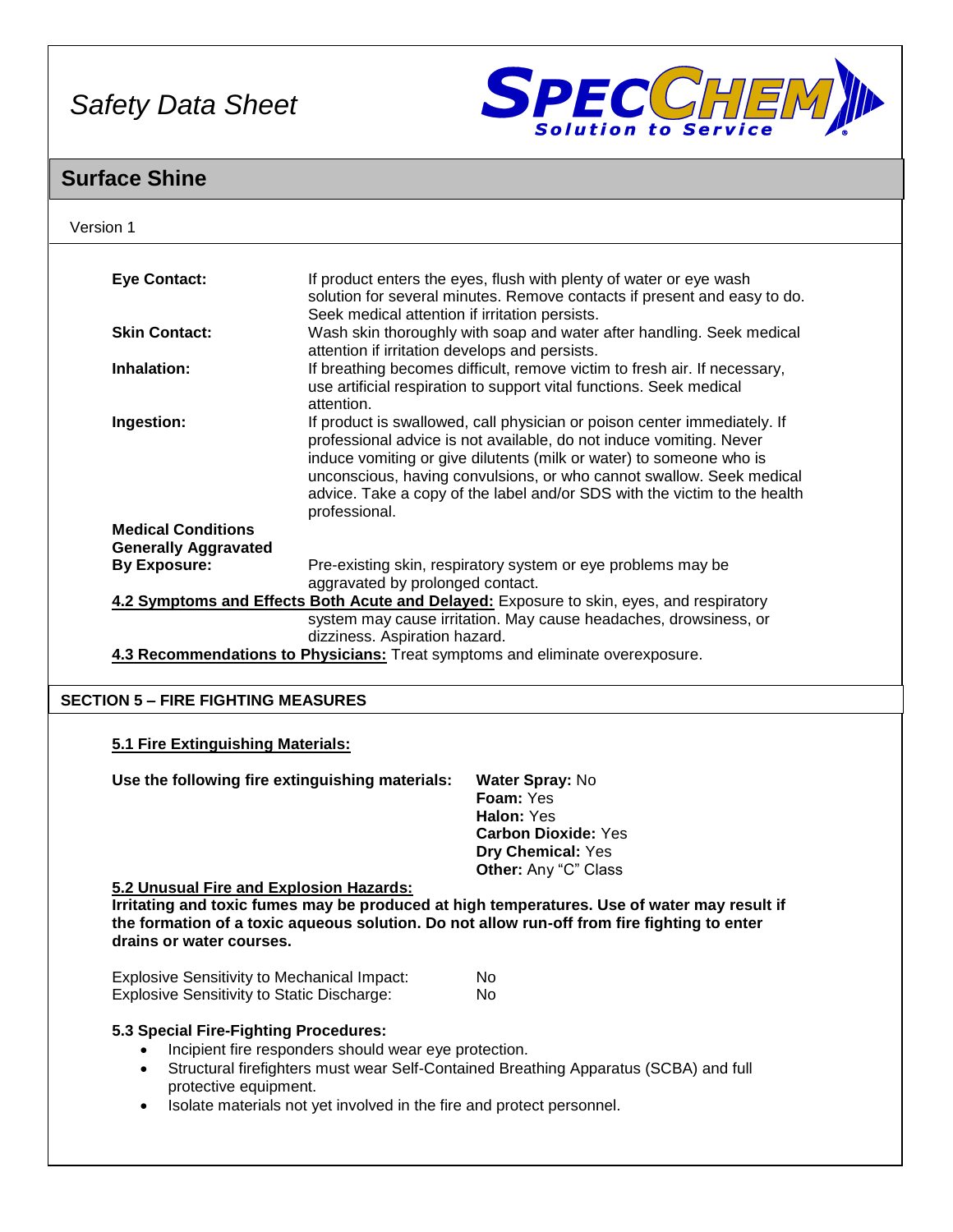

## **Surface Shine**

## Version 1

- Move containers from fire area if this can be done without risk; otherwise, cool with carefully applied water spray.
- If possible, prevent run-off water from entering storm drains, bodies of water, or other environmentally sensitive areas.



## **SECTION 6 – ACCIDENTAL RELEASE MEASURES (STEPS FOR SPILLS)**

## **6.1 Personal Precautions, Protective Equipment and Emergency Procedures:**

Use cautious judgment when cleaning up spill. Wear suitable protective clothing, gloves, and eye/face protection.

## **6.2 Environmental Precautions:**

Construct a dike to prevent spreading. Keep out of sewers, storm drains, surface waters, and soils.

## **6.3 Spill and Leak Response:**

## **Small Spills:**

- Collect material via broom or mop. Place in tightly sealed containers for proper disposal.
- Approach spill areas with caution.
- If liquid was introduced, create a dike or trench to contain material.
- Soak up with absorbent material such as clay, sand or other suitable non-reactive material. **Large Spills:**
- - Place in leak-proof containers. Seal tightly for proper disposal.
	- Dispose of in accordance with U.S. Federal, State, and local hazardous waste disposal regulations and those of Canada and its Provinces, those of Australia, Japan and EU Member States (see Section 13, Disposal Considerations).

## **SECTION 7 - HANDLING AND STORAGE**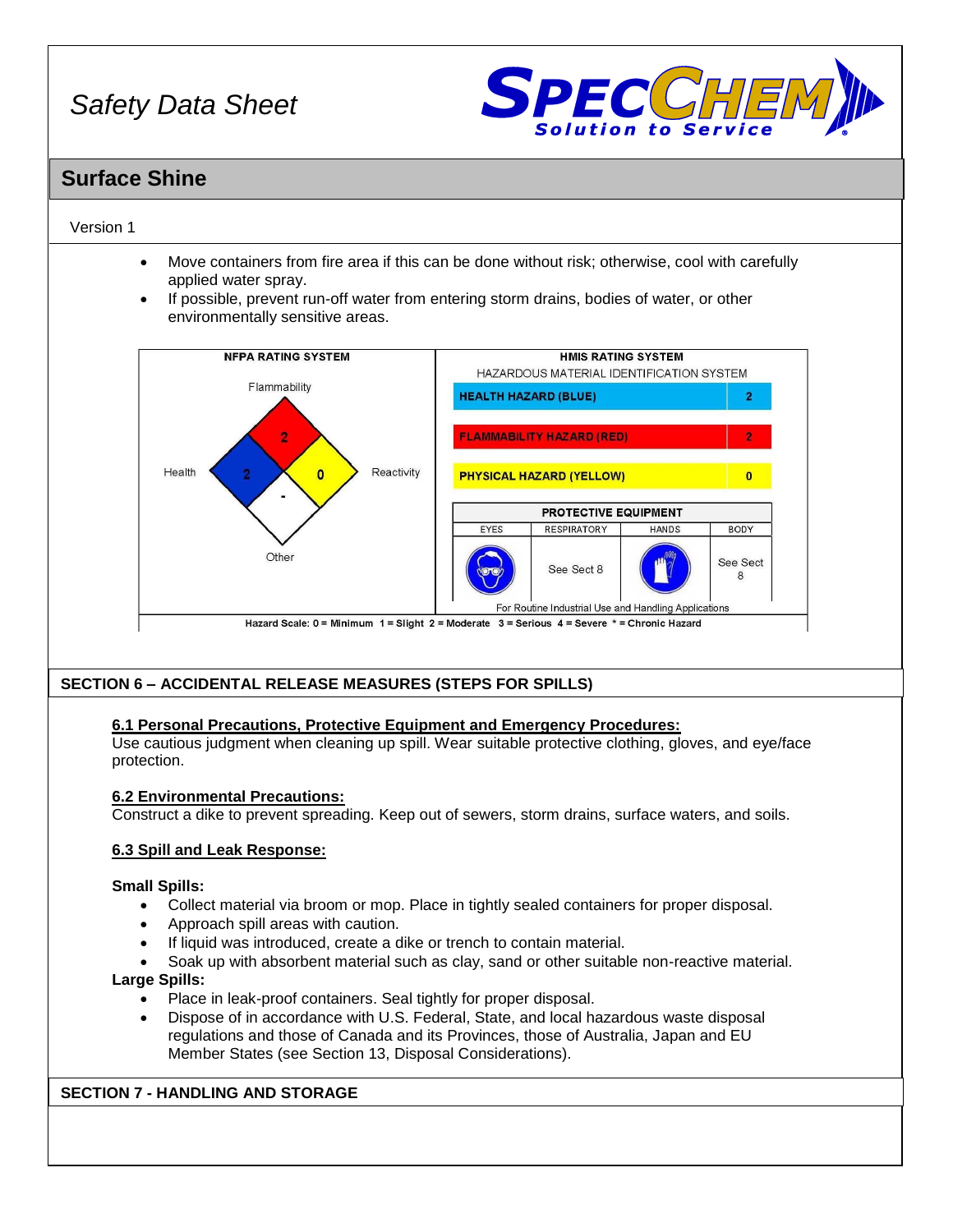

## **Surface Shine**

## Version 1

## **7.1 Precautions for Safe Handling:**

To prevent eye contact under the foreseeable conditions of use, wear appropriate safety eyewear. When handling, do not eat, drink, or smoke. Wash thoroughly after handling. Do not handle or store near heat, sparks, or flame.

## **7.2 Storage and Handling Practices:**

Keep away from incompatible materials. Keep container closed when not in use and store in well ventilated area.

## **7.3 Specific Uses:**

25% solids solvent-based cure & seal.

## **SECTION 8 – EXPOSURE CONTROLS / PERSONAL PROTECTION**

## **8.1 Exposure Parameters:**

| Ingredients             | <b>CAS No.</b> | <b>OSHA PEL</b>           | <b>NIOSH PEL</b>       |
|-------------------------|----------------|---------------------------|------------------------|
| Aromatic Hydrocarbon    | 64742-95-6     | $2000$ mg/mg <sup>3</sup> | 350 mg/m $\frac{3}{3}$ |
| <b>Stoddard Solvent</b> | 8052-41-3      | 500 ppm                   | $350 \text{ mg/m}$     |

## **8.2 Exposure Controls:**

**Ventilation and Engineering Controls:** Use with adequate ventilation to ensure

exposure levels are maintained below the limits provided above.

*The following information on appropriate Personal Protective Equipment is provided to assist employers in complying with OSHA regulations found in 29 CFR Subpart I (beginning at 1910.132), or standards of EU member states (including EN 149 for respiratory PPE, and EN 166 for face/eye protection), and those of Japan. Please reference applicable regulations and standards for relevant details.*

| <b>Respiratory Protection:</b> | Not required for properly ventilated areas.<br>Maintain airborne contaminant concentrations<br>below guidelines listed above, if applicable. If<br>necessary, use only respiratory protection<br>authorized in the U.S. Federal OSHA<br><b>Respiratory Protection Standard (29 CFR)</b><br>1910.134), equivalent U.S. State standards,<br>Canadian CSA Standard Z94.4-93, the<br>European Standard EN149, or EU member<br>states. |
|--------------------------------|-----------------------------------------------------------------------------------------------------------------------------------------------------------------------------------------------------------------------------------------------------------------------------------------------------------------------------------------------------------------------------------------------------------------------------------|
| <b>Eye Protection:</b>         | Safety glasses or goggles are required.<br>If necessary, refer to U.S. OSHA 29 CFR<br>1910.133, Canadian Standards, and the<br>European Standard EN166, Australian                                                                                                                                                                                                                                                                |
| <b>Hand Protection:</b>        | Standards, or relevant Japanese Standards.<br>Chemical resistant gloves are required to<br>prevent skin contact.                                                                                                                                                                                                                                                                                                                  |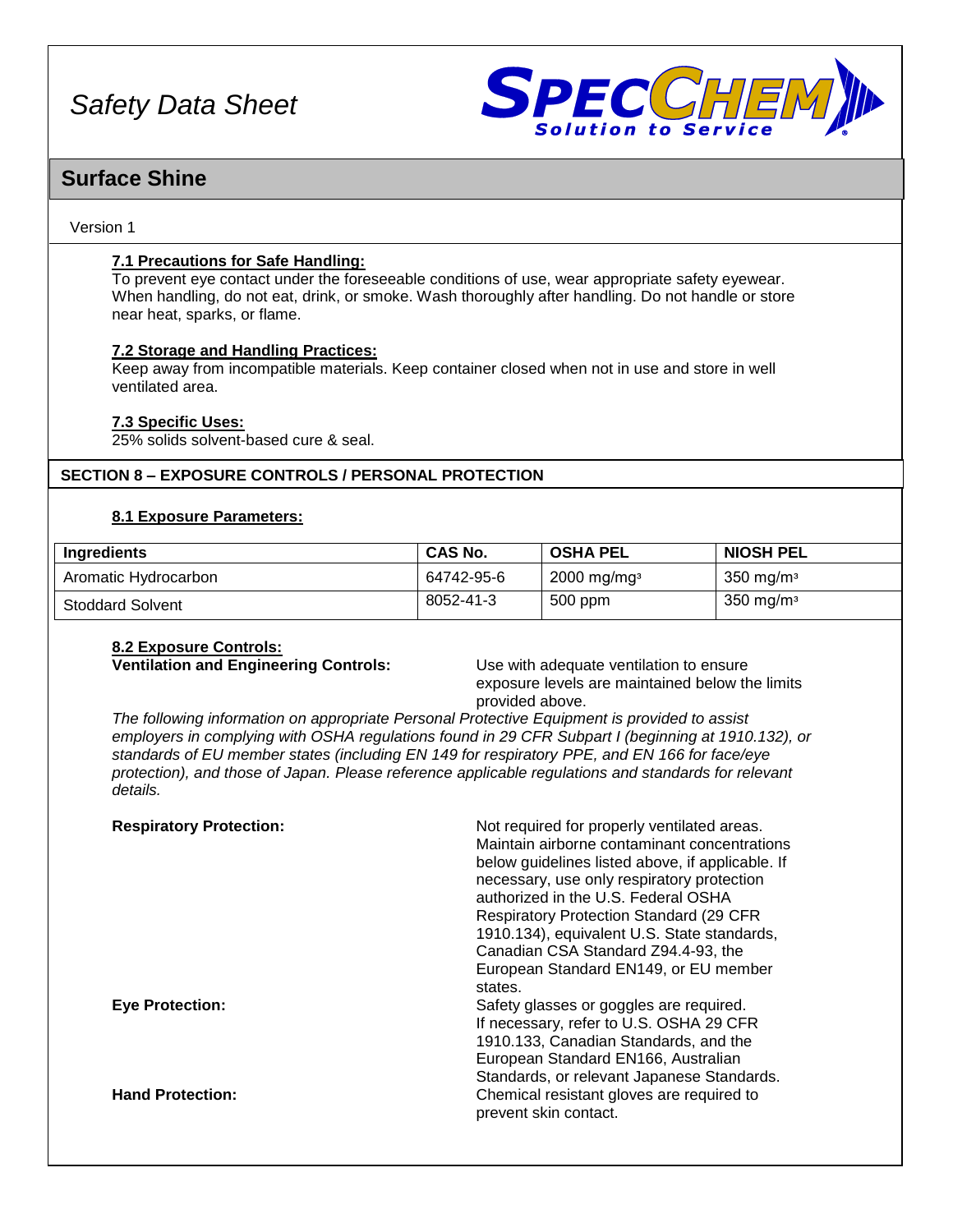

# **Surface Shine**

| Version 1                                                                                                                                                                                                                                                                                                                                                                                                                                                                                                                                                                                                                                                                                                                                                                                                                                    |                                                                                                                                                                                                                                                                                                                                                                                                                                                                                                                                                                                                                                                                                                  |
|----------------------------------------------------------------------------------------------------------------------------------------------------------------------------------------------------------------------------------------------------------------------------------------------------------------------------------------------------------------------------------------------------------------------------------------------------------------------------------------------------------------------------------------------------------------------------------------------------------------------------------------------------------------------------------------------------------------------------------------------------------------------------------------------------------------------------------------------|--------------------------------------------------------------------------------------------------------------------------------------------------------------------------------------------------------------------------------------------------------------------------------------------------------------------------------------------------------------------------------------------------------------------------------------------------------------------------------------------------------------------------------------------------------------------------------------------------------------------------------------------------------------------------------------------------|
| <b>Body Protection:</b>                                                                                                                                                                                                                                                                                                                                                                                                                                                                                                                                                                                                                                                                                                                                                                                                                      | If necessary, refer to U.S. OSHA 29 CFR<br>1910.138, the European Standard DIN EN 374,<br>the appropriate Standards of Canada, Australian<br>Standards, or relevant Japanese Standards.<br>Use body protect appropriate to task being<br>performed.<br>If necessary, refer to appropriate Standards of<br>Canada, or appropriate standards of the EU,<br>Australian Standards, or relevant Japanese<br>Standards. If a hazard of injury to the feet exists<br>due to falling objects, rolling objects, where<br>objects may pierce the soles of the feet or where<br>employee's feet may be exposed to electrical<br>hazards, use foot protection, as described in<br>U.S. OSHA 29 CFR 1910.136. |
| <b>SECTION 9 - PHYSICAL AND CHEMICAL PROPERTIES</b>                                                                                                                                                                                                                                                                                                                                                                                                                                                                                                                                                                                                                                                                                                                                                                                          |                                                                                                                                                                                                                                                                                                                                                                                                                                                                                                                                                                                                                                                                                                  |
| Appearance (Physical State and Color): Clear liquid<br>Odor: Characteristic hydrocarbon<br>Odor Threshold: No data available<br>pH: No data available<br>Melting/Freezing Point: No data available<br>Boiling Point: 322°F (161°C)<br>Flash Point: 110°F (43°C)<br>Evaporation Rate: No data available<br>Flammability (Solid; Gas): Not applicable<br>Vapor Pressure (mm Hg @ 20°C (68° F): 11 mm Hg 100°F<br>Vapor Density: No data available<br>Relative Density: No data available<br>Specific Gravity: 0.90<br><b>Solubility in Water: Negligible</b><br>Weight per Gallon: No data available<br>Partition Coefficient (n-octanol/water): No data available<br>Auto-Ignition Temperature: No data available<br>Decomposition Temperature: No data available<br>Viscosity: No data available<br>9.2 Other Information: No data available | 9.1 Information on Basic Physical and Chemical Properties:<br>Upper/Lower Flammability or Explosion Limits: LEL 0.7%, UFL 7.5%                                                                                                                                                                                                                                                                                                                                                                                                                                                                                                                                                                   |
| <b>SECTION 10 - STABILITY AND REACTIVITY</b>                                                                                                                                                                                                                                                                                                                                                                                                                                                                                                                                                                                                                                                                                                                                                                                                 |                                                                                                                                                                                                                                                                                                                                                                                                                                                                                                                                                                                                                                                                                                  |
| 10.1 Reactivity:<br>10.2 Stability:                                                                                                                                                                                                                                                                                                                                                                                                                                                                                                                                                                                                                                                                                                                                                                                                          | This product is not reactive.<br>Stable under conditions of normal storage and use.                                                                                                                                                                                                                                                                                                                                                                                                                                                                                                                                                                                                              |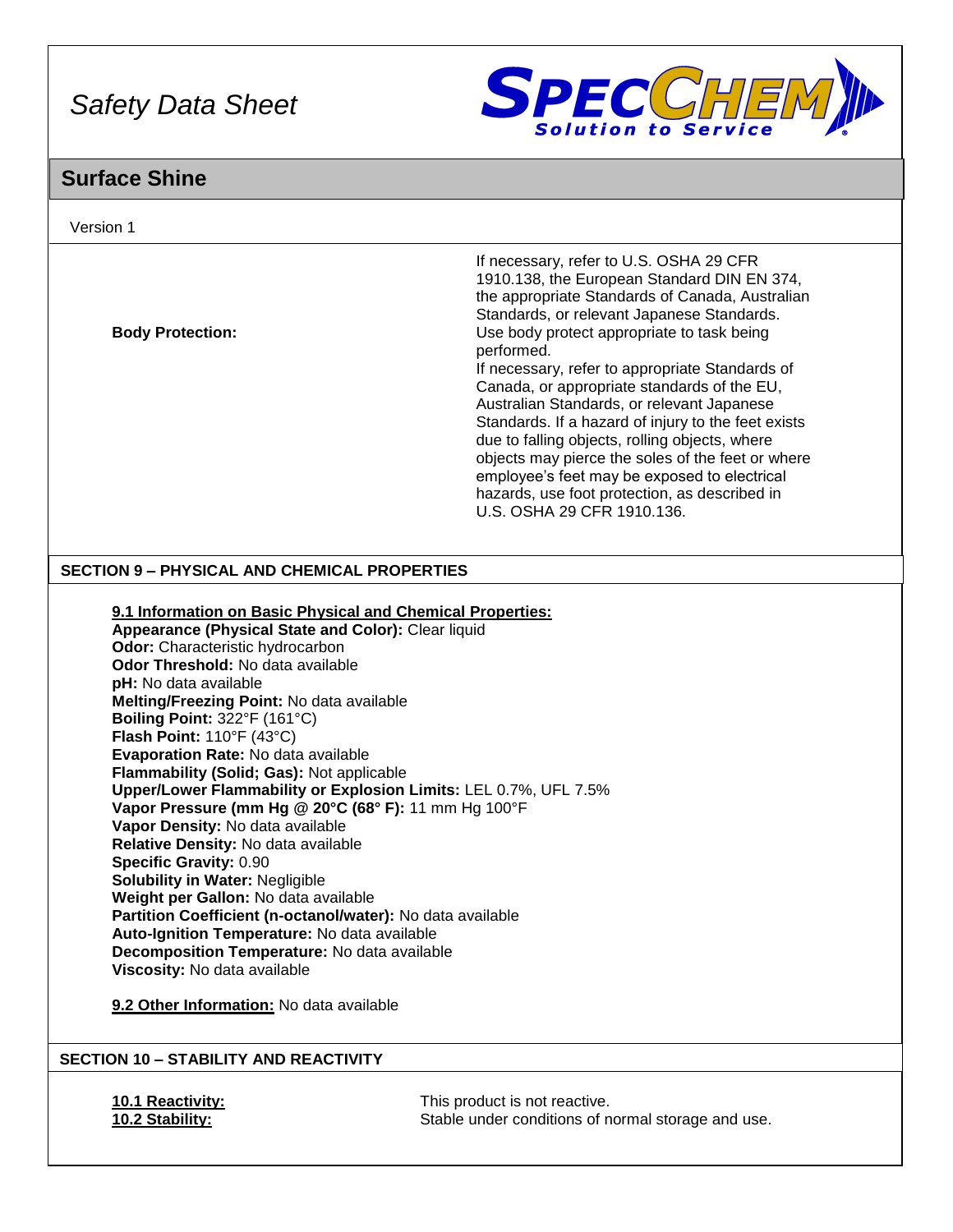

## **Surface Shine**

| Version 1 |  |
|-----------|--|
|           |  |

| 10.3 Possibility of Hazardous Reactions: Will not occur. |                                                             |
|----------------------------------------------------------|-------------------------------------------------------------|
| <b>10.4 Conditions to Avoid:</b>                         | Avoid excessive temperatures, exposure to sunlight, sources |
|                                                          | of ianition.                                                |
| 10.5 Incompatible Substances:                            | Strong oxidizing agents.                                    |
|                                                          |                                                             |

**10.6 Hazardous Decomposition Products:** Carbon monoxide and dioxide smoke.

## **SECTION 11 – TOXICOLOGY INFORMATION**

### **11.1 Information on Toxicological Effects: Toxicity Data:**

| <b>TUAIGILY DALA.</b>             |  |                                                  |  |  |
|-----------------------------------|--|--------------------------------------------------|--|--|
| Aromatic Hydrocarbon   64742-95-6 |  | LD50 Dermal - Rabbit   >2000 mg/kg               |  |  |
|                                   |  | LC50 Inhalation – Rat   10,00 mg/mg <sup>3</sup> |  |  |
|                                   |  |                                                  |  |  |

| <b>Suspected Cancer Agent:</b>       | Ingredients within this product are found on one or more of the<br>following lists: FEDERAL OSHA Z LIST, NTP, IARC, or<br>CAL/OSHA and therefore are considered to be cancer-causing<br>agents by these agencies. |
|--------------------------------------|-------------------------------------------------------------------------------------------------------------------------------------------------------------------------------------------------------------------|
| Irritancy:                           | Skin and respiratory irritant.                                                                                                                                                                                    |
| <b>Sensitization to the Product:</b> | This product is not expected to cause skin sensitization.                                                                                                                                                         |
| <b>Germ Cell Mutagenicity:</b>       | This product contains ingredients that are suspected to be a<br>germ cell mutagenic.                                                                                                                              |
| <b>Reproductive Toxicity:</b>        | This product is not expected to be a human reproductive<br>toxicant.                                                                                                                                              |

## **SECTION 12 – ECOLOGICAL INFORMATION**

**12.1 Toxicity:**

|                                   | LC50 – Fish    | l 9.2 mg/l – 96h |
|-----------------------------------|----------------|------------------|
| Aromatic Hydrocarbon   64742-95-6 | $EC50 - Algae$ | 3.3 ma/l         |

| 12.2 Persistence and Degradability: | No specific data available on this product. |
|-------------------------------------|---------------------------------------------|
| 12.3 Bioaccumulative Potential:     | No specific data available on this product. |
| 12.4 Mobility in Soil:              | No specific data available on this product. |

**12.5 Results of PBT and vPvB Assessment:** No specific data available on this product.

**12.6 Other Adverse Effects:** No data available<br>**12.7 Water Endangerment Class:** At present, there a

At present, there are no ecotoxicological assessments for this product.

## **SECTION 13 – DISPOSAL CONSIDERATIONS**

**13.1 Waste Treatment Methods:** Waste disposal must be in accordance with appropriate U.S. Federal, State, and local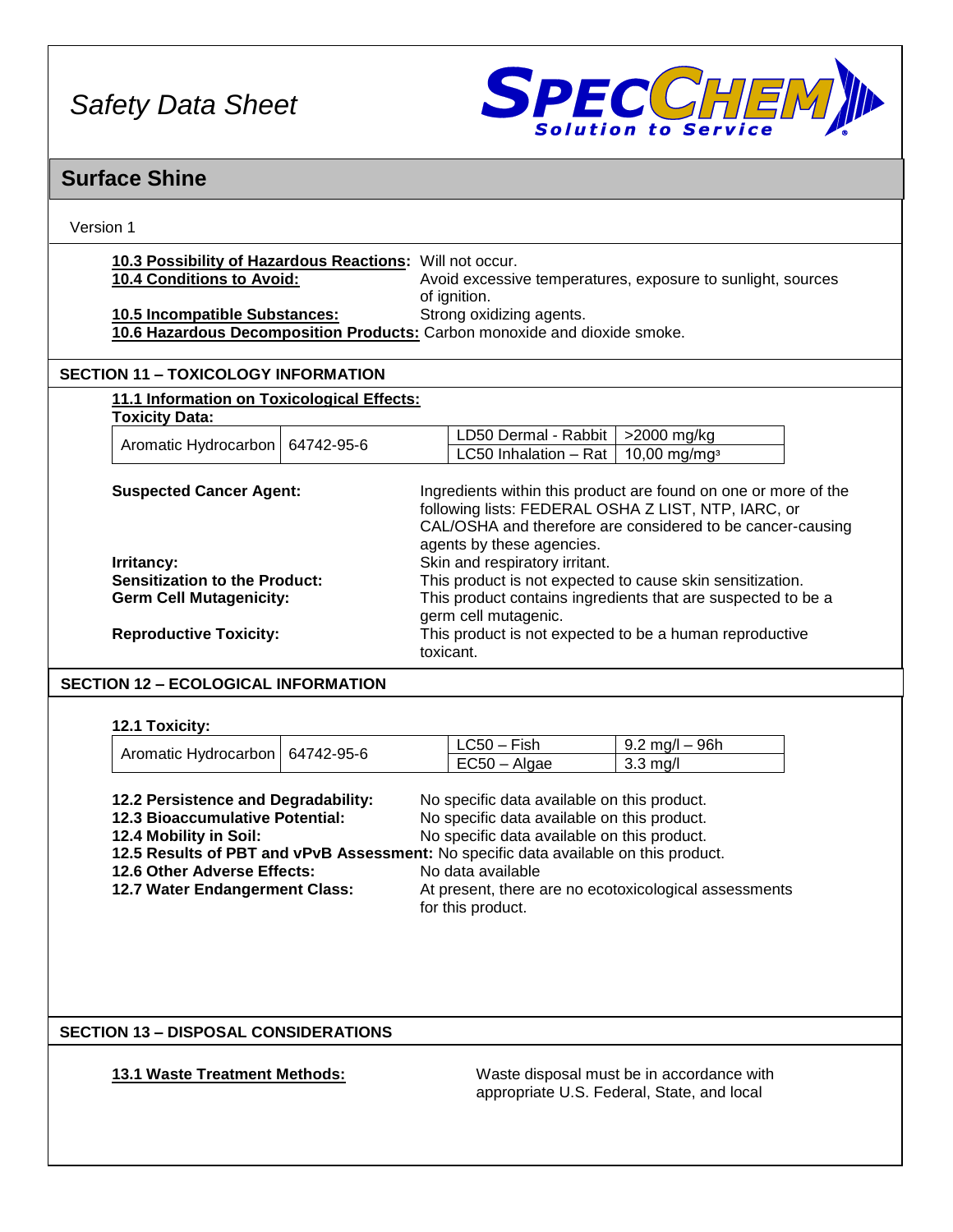

## **Surface Shine**

Version 1

## **13.2 EU Waste Code:** Not determined

regulations, those of Australia, EU Member States and Japan.

## **SECTION 14 - TRANSPORTATION INFORMATION**

| 14.1 U.S. Department of Transportation (DOT) Shipping Regulations:                                    |                                                |  |
|-------------------------------------------------------------------------------------------------------|------------------------------------------------|--|
| This product is classified (per 49 CFR 172.101) by the U.S. Department of Transportation, as follows. |                                                |  |
| <b>UN Identification Number:</b>                                                                      | UN1993                                         |  |
| <b>Proper Shipping Name:</b>                                                                          | Combustible Liquids, n.o.s. (contains Aromatic |  |
|                                                                                                       | Hydrocarbon)                                   |  |

Hazard Class Number and Description: Class 3 – Combustible Liquid **Packing Group: III DOT Label(s) Required:** Combustible Liquid **North American Emergency Response Guidebook Number:** 128 **14.2 Environmental Hazards:**

**14.3 Special Precaution for User:** None **14.4 International Air Transport Association 14.5 International Maritime Organization Shipping Information (IMO): UN Identification Number:** UN1993 **Proper Shipping Name:** Flammable Liquid, n.o.s. (contains Aromatic

**Hazard Class Number and Description:** Class 3 – Flammable Liquids **Packing Group: III EMS-No:** F-E-S-E

Hydrocarbon)

The components of this product are designated by the Department of Transportation to be Marine Pollutants (49 CFR 172.101, Appendix B).

**Shipping Information (IATA):** This product is considered as dangerous goods.

Hydrocarbon )

**Special Notes:** The flash point for this material is greater than 100 F (38 C). Therefore, in accordance with 49 CFR 173.150(f) non-bulk containers (<450L or <119 gallon capacity) of this material may be shipped as nonregulated when transported solely by land, as long as the material is not a hazardous waste, a marine pollutant, or specifically listed as a hazardous substance.

## **SECTION 15 – REGULATORY INFORMATION**

**15.1 Safety, Health and Environmental Regulations Specific for the Substance or Mixture:** United States Regulations: **U.S. SARA Reporting Requirements:**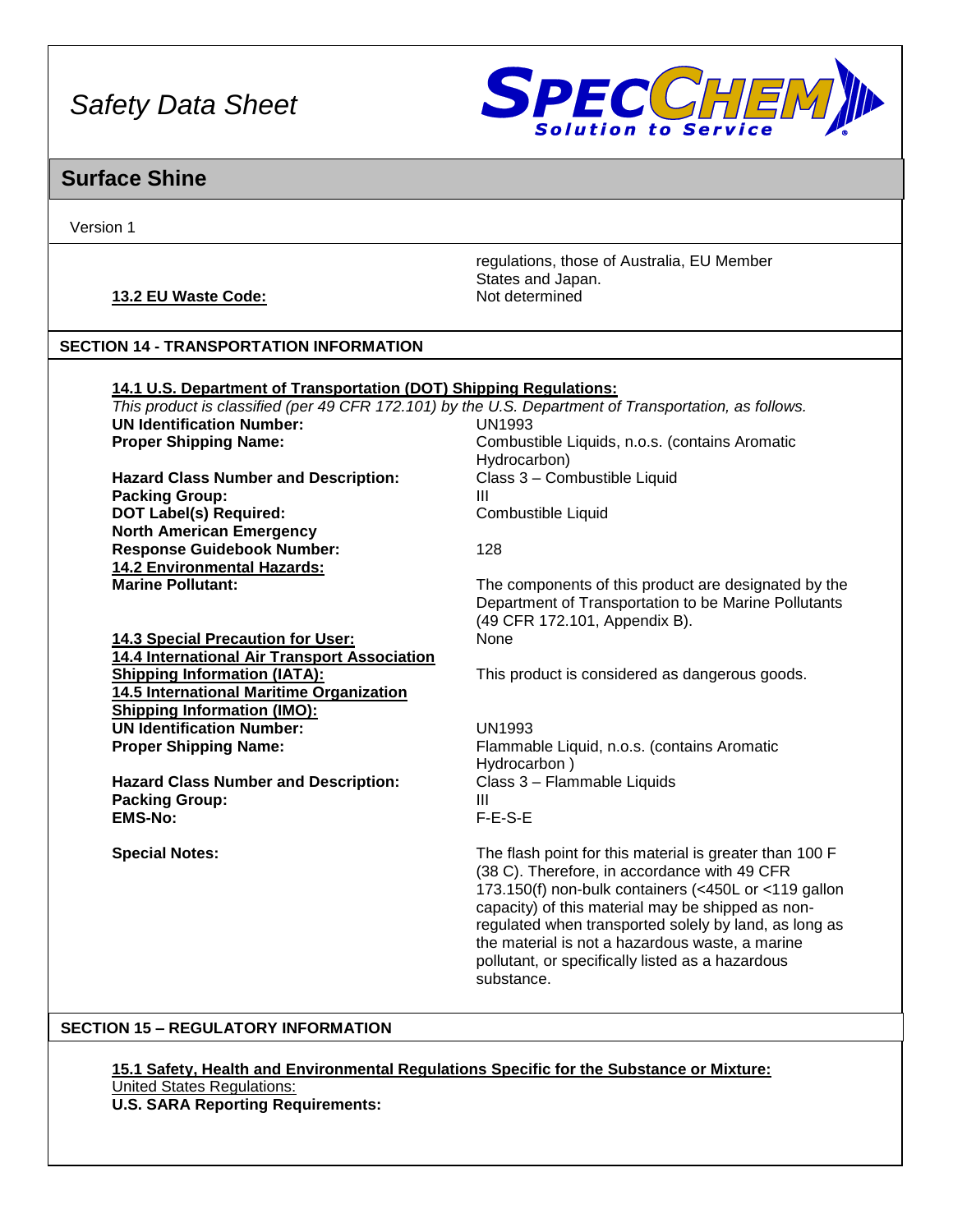

## **Surface Shine**

## Version 1

The components of this product are not subject to the reporting requirements of Sections 302, 304, and 313 of Title III of the Superfund Amendments and Reauthorization Act. **U.S. SARA 311/312:**

Acute Health: Yes; Chronic Health: Yes; Fire: Yes; Reactivity; No

## **U.S. CERCLA Reportable Quantity:**

Not applicable

## **U.S. TSCA Inventory Status:**

The components of this product are listed on the TSCA Inventory or are exempted from listing. **Other U.S. Federal Regulations:**

None known

**California Safe Drinking Water and Toxic Enforcement Act (Proposition 66):**

This product does not contain ingredients on the Proposition 65 Lists.

## **15.2 Canadian Regulations:**

## **Canadian DSL/NDSL Inventory Status:**

Components are DSL Listed, NDSL Listed and/or are exempt from listing

## **Other Canadian Regulations:**

Not applicable

## **Canadian Environmental Protection Act (CEPA) Priorities Substances Lists:**

This product has been classified in accordance with the hazard criteria of the Controlled Products Regulations and the MSDS contains all of the information required by those regulations.

## **Canadian WHMIS Classification and Symbols:**

This product is Class B2, Flammable Liquid, and D2B, Materials causing other toxic effects, per WHMIS Controlled Product Regulations.



## **15.3 European Economic Community Information:**

This product meets the definition of a hazardous substance or preparation as defined by the European Union Council Directives 67/548/EEC, 1999/45/EC, 1272/2008/EC and subsequent Directives. See Section 2 for Details.

## **Chemical Safety Assessment:**

No Chemical Safety Assessment has been carried out for this substance/mixture by the supplier.

## **15.4 Australian Information for Product:**

Components of this product are listed on the International Chemical Inventory list.

## **15.5 Japanese Information for Product:**

Japanese Minister of International Trade and Industry (MITI) Status: The components of this product are not listed as Class I specified Chemical Substances, Class II Specified Chemical Substances, or Designated Chemical Substances by the Japanese MITI.

## **15.6 International Chemical Inventories:**

Listing of the components on individual country Chemical Inventories is as follows:

Australian Inventory of Chemical Substances (AICS): Listed

Korean Existing Chemicals List (ECL): Listed

Japanese Existing National Inventory of Chemical Substances (ENCS): Listed

Philippines Inventory if Chemicals and Chemical Substances (PICCS): Listed